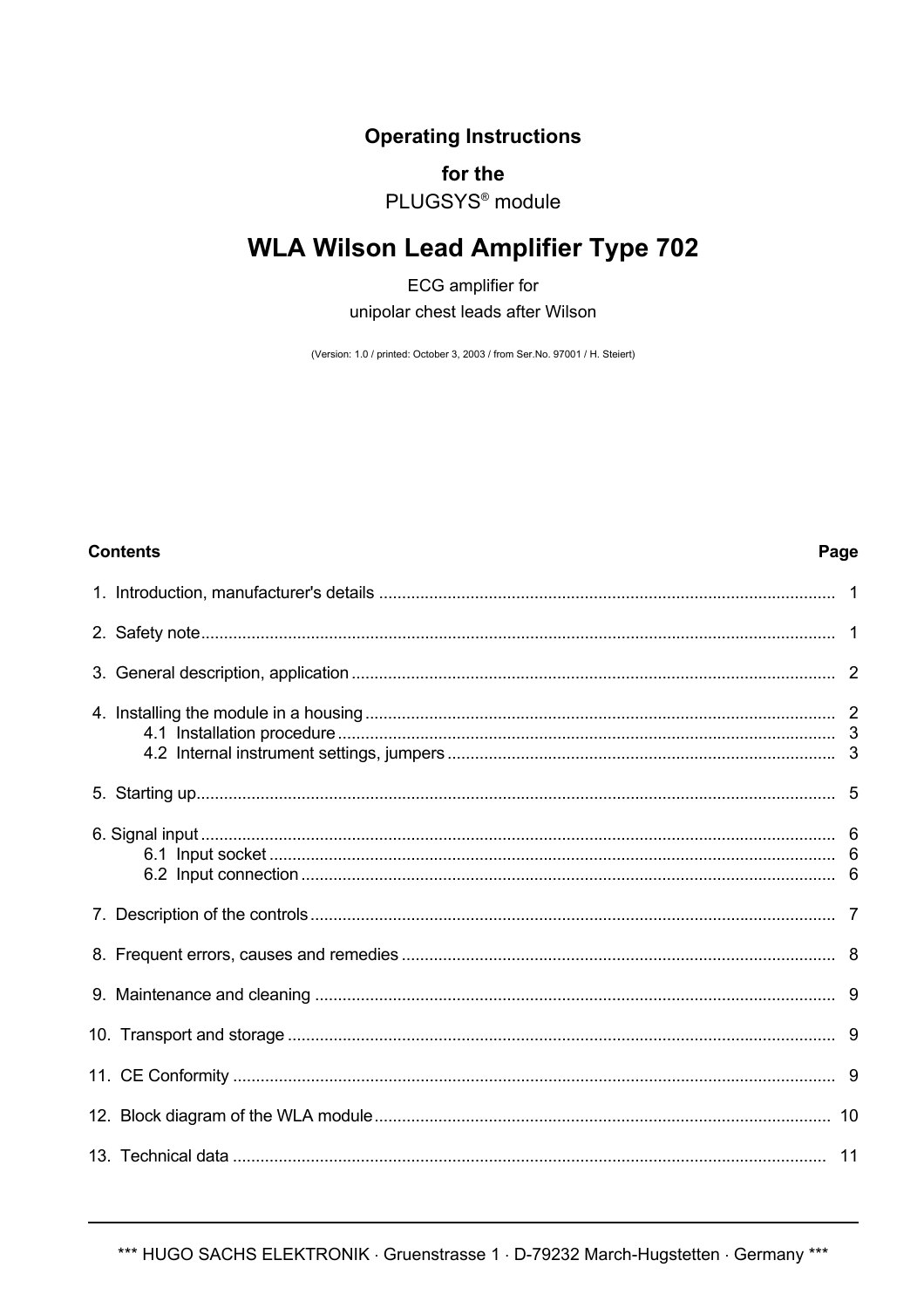### **1. Introduction, manufacturer's details**

These Operating Instructions describe the operation and use of the **WLA** Module Type 702. It is part of the equipment and should be kept close to it.

All the information in these Instructions has been drawn up after careful examination but does not represent a warranty of product properties. Alterations in line with technical progress are reserved.

This PLUGSYS<sup>®</sup> module is manufactured by:

Hugo Sachs Elektronik Gruenstr. 1, 79232 March-Hugstetten **Germany** 

 **Phone** (Germany): 07665-9200-0 (others): int. + 49 7665-9200-0  **Fax** (Germany): 07665-9200-90 (others): int. + 49 7665-9200-90

 **eMail**: HSEMain@aol.com

#### **Copyright**

This product and the corresponding documentation are protected by copyright. All rights reserved. This document must not be copied, photocopied, reproduced or translated, either as a whole or in parts, without prior written agreement by Hugo Sachs Elektronik, March/Hugstetten, Germany.

#### **Trademark**

PLUGSYS is a registered trademark of Hugo Sachs Elektronik, March/Hugstetten, Germany.

#### **2. Safety note**



 **Warning:** the equipment is not suitable for operation in hazardous areas and/or in a flammable atmosphere.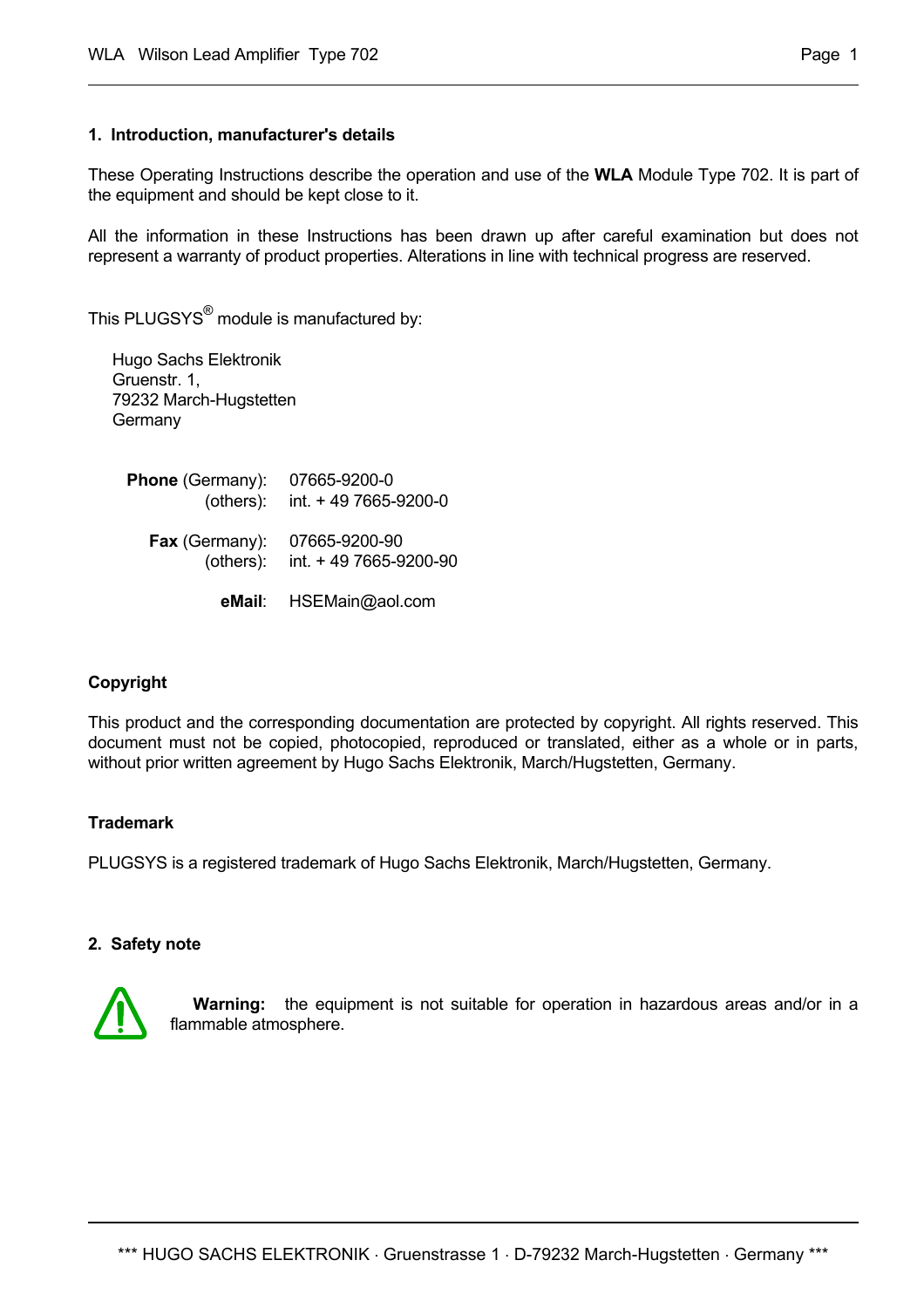# **3. General description, application**

The **WLA** module Type 702 is a module of the HSE PLUGSYS measuring system and is used for capturing and amplifying unipolar ECG chest leads after Wilson. Up to 6 chest electrodes (V1 to V6) have to be connected up.

**IMPORTANT:** correct recording of the Wilson unipolar chest ECG potentials requires the central reference signal (Ventral Terminal Point = CTP) which is formed from the bipolar Einthoven extremity leads. Use of the **WLA** therefore requires also the module EGM Type 701 which provides the CTP signal. The correct connection between the two modules is made through the input box.

The **WLA** module incorporates isolating input amplifiers in order to avoid hum interference. In this way the inputs are isolated from the output circuits and from the housing. The isolation barrier can withstand voltages up to 200 Volt.

The 6 output voltages of the different chest leads can be linked through jumpers to the PLUGSYS system bus. From there the signals can be taken for recording or for computerised data evaluation via a ROM module (Recorder Output Module, e.g. ROM-DL).

A square-wave calibration generator with a 1 mV amplitude is incorporated for calibrating the amplitudes.

# **Input leads**

V1, V2, V3, V4, V5, V6 and CTP

CTP = Central Terminal Point = reference signal (extra output of the EGM module Type 701)

For use, the **WLA** module has to be installed in a PLUGSYS housing Series 600.

#### **4. Installing the module in a housing**

If you have received the module as a separate unit you should read this Section. If the module has however been supplied already installed you can omit Section 0 and continue at Section 0.

Before you can use the **WLA** module it has to be installed in a suitable HSE PLUGSYS housing Series 600 (July 97: 601 to 609). If the module is supplied as part of a completely installed PLUGSYS measuring system the work described below has already been carried out and the selected signal paths have been entered in the bus diagram.



**Fig. 1**: Front panel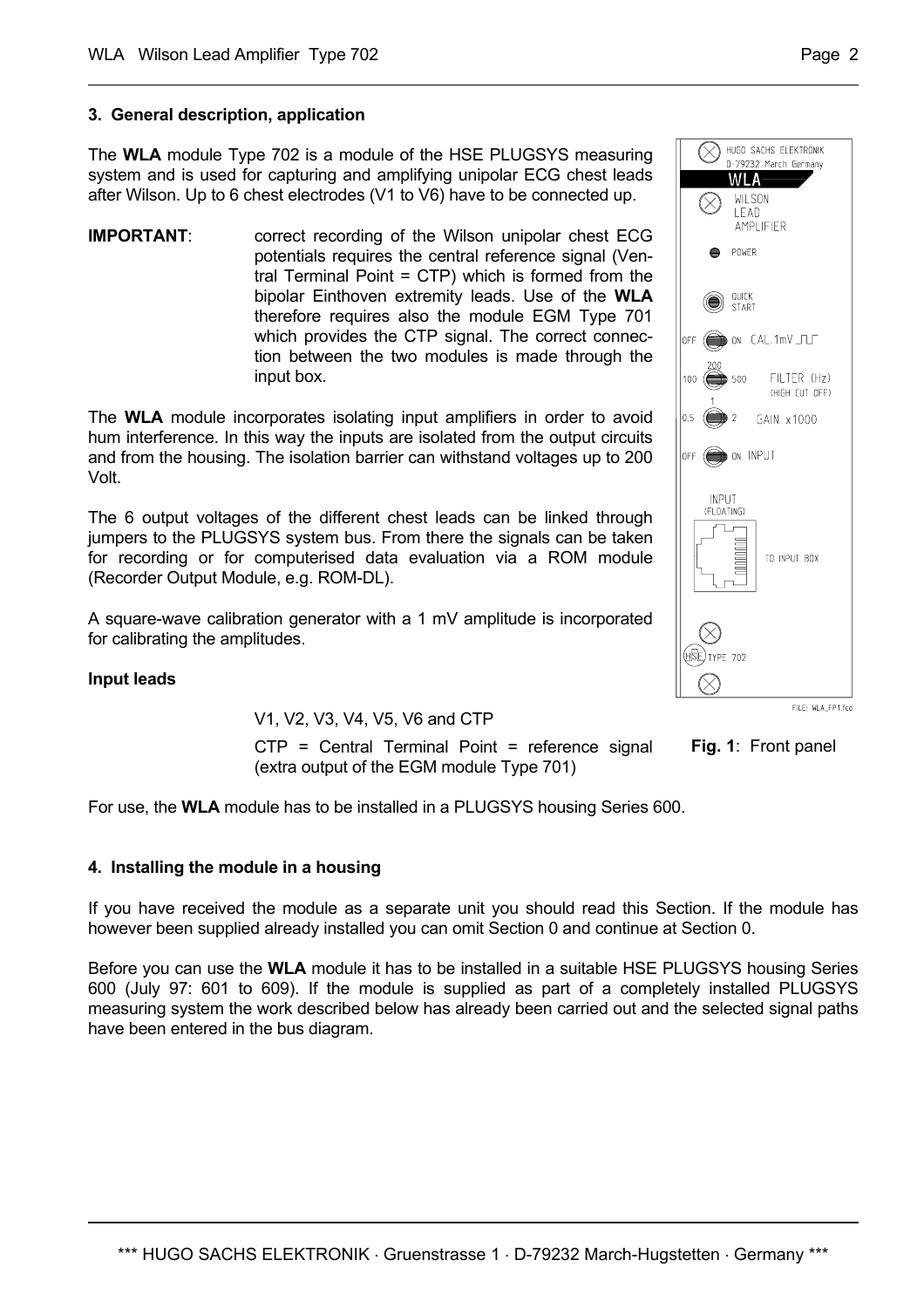# **4.1 Installation procedure**

Before the module is installed in a housing the connections of the module to the bus lines have to be determined by plugging in jumpers as described in the next section (Sections 0).

Do not forget to enter the selected connections in the bus diagram (in the white Operating Manual folder for the PLUGSYS housing under Section 1).

Brief procedure (for full details see the Operating Manual of the housing):

- **•** Pull out the mains plug on the housing.
- **•** Remove the blank panel at the housing slot position intended for the **WLA** module.
- **•** Prepare module according to Section 0 (set jumpers).
- **•** Insert the **WLA** module, note the guide rails.
- **•** Push the module firmly into the bus connector.
- **•** Screw on the front panel.
- **•** Reconnect the mains plug to the housing.
- **•** Plug in the input cable and connect up the electrodes
- **•** Switch on the housing

# **4.2 Internal instrument settings, jumpers**

**Warning**: The **WLA** module has to be protected against electrostatic discharges while it is outside the housing!

> The **WLA** module contains highly sensitive MOS components which can be damaged or destroyed by electrostatic discharges. If you are removing the module from the housing or carry out any operations on the module utside the housing you must ensure potential equilibration before touching part of the printed circuit. (Touch an earthed item, such as earthed housing, PLUGSYS housing or similar).

Before you install the **WLA** module into the PLUGSYS housing it is necessary to set 6 cable jumpers on the circuit board in order that the output signals are linked to the appropriate or required bus lines. The module can only be used as intended if the bus lines have been connected up correctly.

Do not forget to enter the selected signal assignment in the bus diagram for the PLUGSYS housing (the bus diagram is filed in the Operating Manual folder of the PLUGSYS housing under Section 1).

If the module is supplied as part of a completely installed PLUGSYS measuring system, the operations described below have already been completed and the selected signal paths have been entered in the bus diagram.



**Note**: When selecting the bus line (AV1...16) be sure to use a free line and check this in the bus diagram. If there is no appropriate information in the bus diagram you can determine the bus line assignment only by removing all the modules and determining the signal paths selected on them using the corresponding operating instructions.

The position of the cable jumpers is shown in 2. 6 analogue outputs (A1 to A6) have to be linked to the required bus lines (AV1 to AV16). If the "QUICK START" function is to be operated not only with the key on the front panel but also centrally via the system bus, it is necessary to set also the jumper X.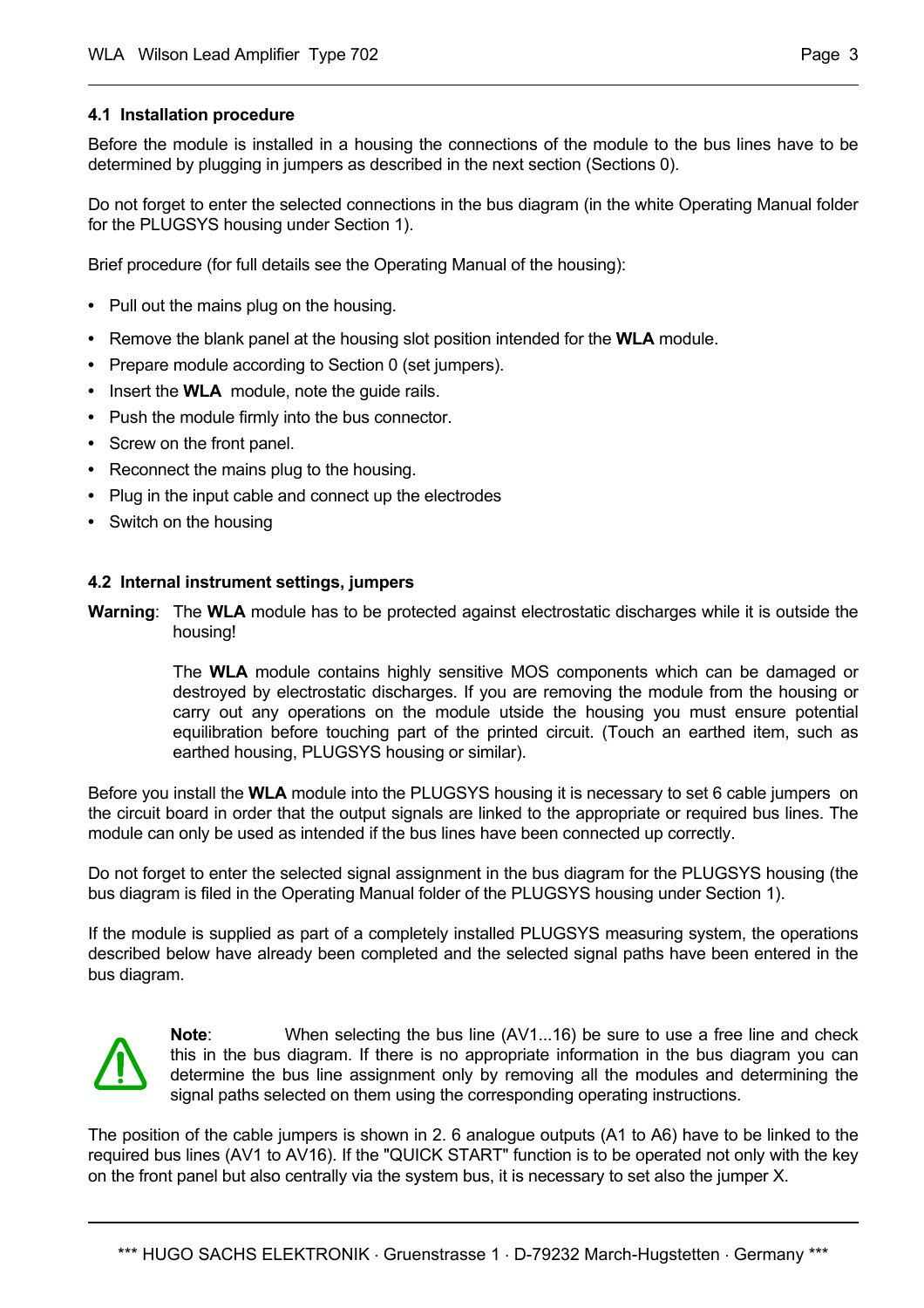

**Fig. 2**: Position of the internal jumpers

**Cable jumpers A1 to A6**: The signals of the various ECG leads are carried on the cable jumpers marked A1 to A6. The connectors of these cable jumpers have to be plugged on to the pins for the analogue bus lines (AV1 to AV16). The individual cable jumpers carry the following ECG leads:

| Cable jumper: A1 A2 |    |    | A3 A4 A5 | - A6 |
|---------------------|----|----|----------|------|
| ECG leads: V1       | V2 | V3 | V4 V5    | - V6 |

**Jumper X:** The "QUICK START" function generally activated by pressing the "QUICK START" key. When several amplifiers are being used simultaneously (e.g. module EGM for extremity leads after Einthoven and Goldberger) it may be desirable to operate this function centrally. In this case the jumpers X of all the modules have to be set to the same line of the trigger bus TRIG1 to TRIG4. If this trigger line is then activated, either manually by a central key or e.g. by a PC connected to this line, a quick start is performed simultaneously on all modules connected to this trigger line. As an example, 2 shows the jumper X1 set to trigger line TRIG1.



**Note:** when selecting the trigger line (TRIG1 - TRIG4), be sure to use a free line and check this in the trigger bus diagram (the trigger bus diagram is filed in the Operating Manual folder of the PLUGSYS housing under Section 1). If there is no appropriate information in the diagram you can determine the bus line assignment only by removing all the modules and determining the signal paths selected on them using the corresponding operating instructions.

Do not forget to enter the selected trigger signal assignment in the trigger bus diagram for the PLUGSYS housing (the trigger bus diagram is filed in the Operating Manual folder of the PLUGSYS housing under Section 1).

If central triggering of quick start is not required, the jumper has to be placed in the parking position (iumper  $X$  in 2).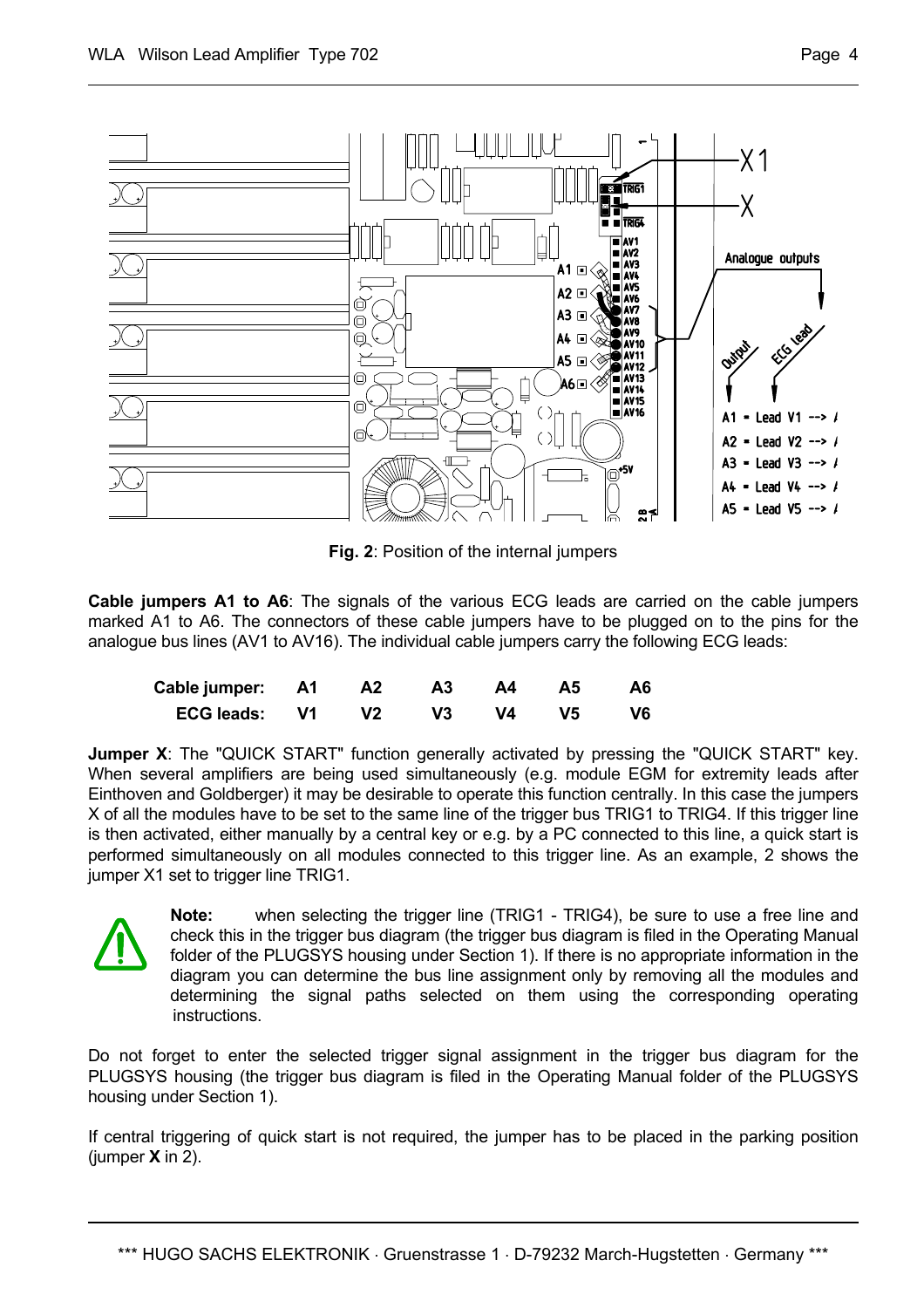### **5. Starting up**

After the ECG input cable or the input box has been connected to the input sockets, and to the output sockets a recorder, monitor or data evaluation system (**= visualisation unit**) you can switch on the housing.

**NOTE**: it is essential that the outputs are correctly connected to the individual channels of the visualisation unit and mark the channels with the appropriate leads (V1 to V6).

Check first the function of the entire measurement system from **WLA** to the visualisation unit by switching off the input on the **WLA**, setting the gain to 1000 and switching on the calibration generator:

- set switch "**INPUT**" to "OFF"
- set switch "GAIN x1000" to "1"
- set switch "CAL. 1 mV" to "ON".

All outputs then show a square-wave signal with a frequency of 2 Hz (= 120 min-1) and an amplitude of 1 Volt. Now set the required amplitude on the visualisation unit by suitable adjustment of its sensitivity. In between switch off the calibration generator briefly (switch "CAL. 1 mV" to "**OFF**"), briefly press the "QUICK START" key (1 - 2 sec) and then adjust the required zero position on the visualisation unit.

During recording the switches should be set to the following positions:

- switch "CAL 1 mV" to "**OFF**"
- switch "FILTER (Hz)" to "200"
- switch "GAIN x1000" to "1"
- switch "**INPUT**" to "**ON**"

"**GAIN**" and "FILTER" may require a different setting depending on the actual conditions of your experiment.

#### **6. Signal input**

#### **6.1 Input socket**

The input socket of the **WLA** module is an 8-way Steward socket RJ45. The front view of the socket with marking of the contact numbers is shown in 3. The contacts are used as follows:

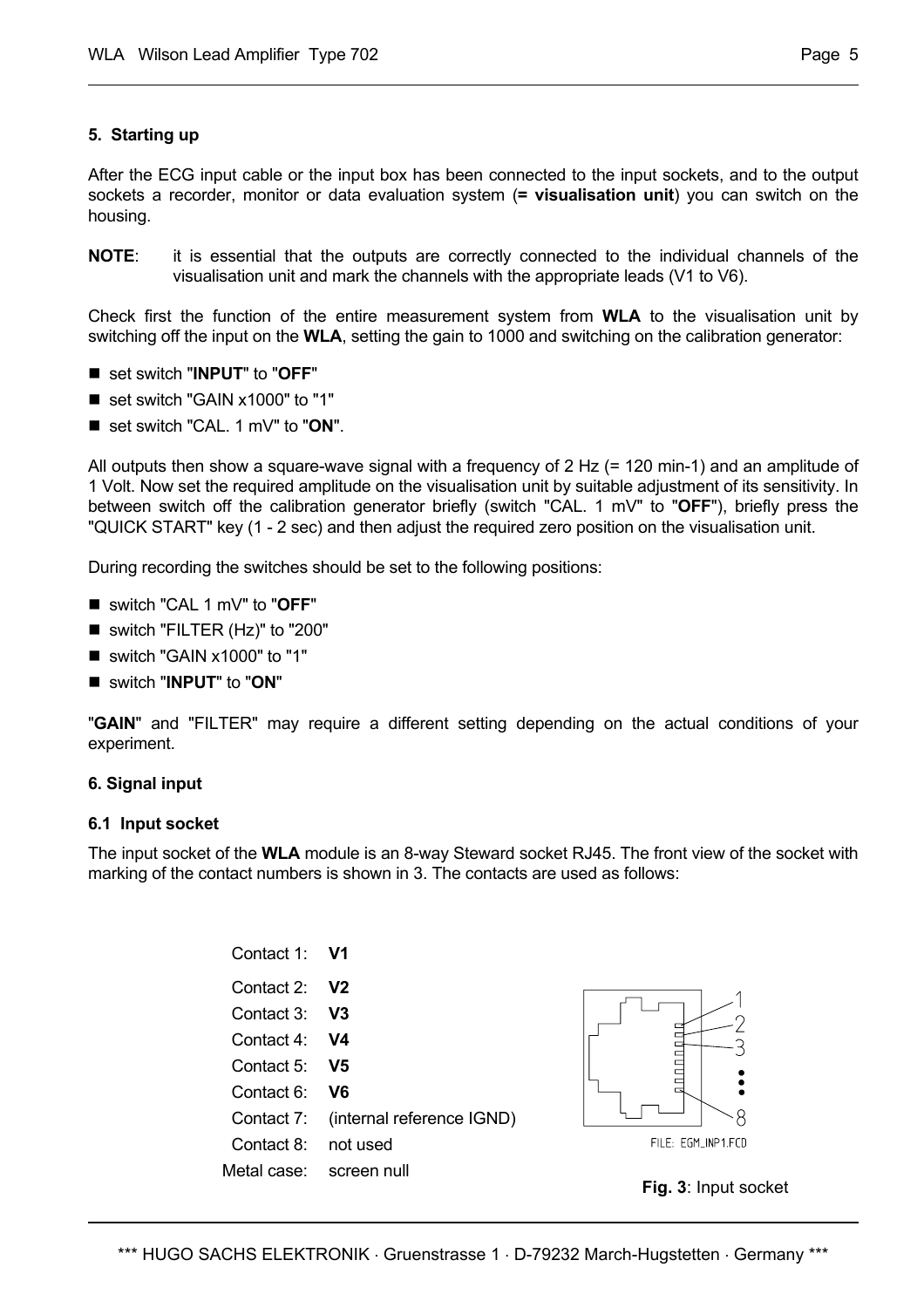# **6.2 Input connection**

**Important !** An input box Type 701/2, 701/3 or 701/1 is abosolutely required (see below).

Operation of the **WLA** module requires also the module **EGM** Type 701. That module evaluates the Einthoven extremity leads and from them generates the CTP signal required for the unipolar Wilson chest leads. The input box incorporates the connections required for proper recording of the different leads. Input sockets (suitable for solid 2 mm pin plugs) are provided for connecting the electrodes. The following electrodes have to be connected:

| 4 extremity electrodes: | <b>RA</b> (right arm),     |  |  |
|-------------------------|----------------------------|--|--|
|                         | $LA$ (left arm),           |  |  |
|                         | <b>RF</b> (right foot) and |  |  |
|                         | <b>LF</b> (left foot)      |  |  |
| 6 chest electrodes:     | V1 to V6                   |  |  |

# **Following input boxes are available:**

Type 701/2: for combination of module **EGM Type 701** and **WLA Type 702**

- Type 701/3: same as above with additional inputs for 1 module **MAPM Type 703** (6 MAP electrodes)
- Type 701/1: same as above with additional inputs for 2 modules **MAPM Type 703** (12 MAP electrodes)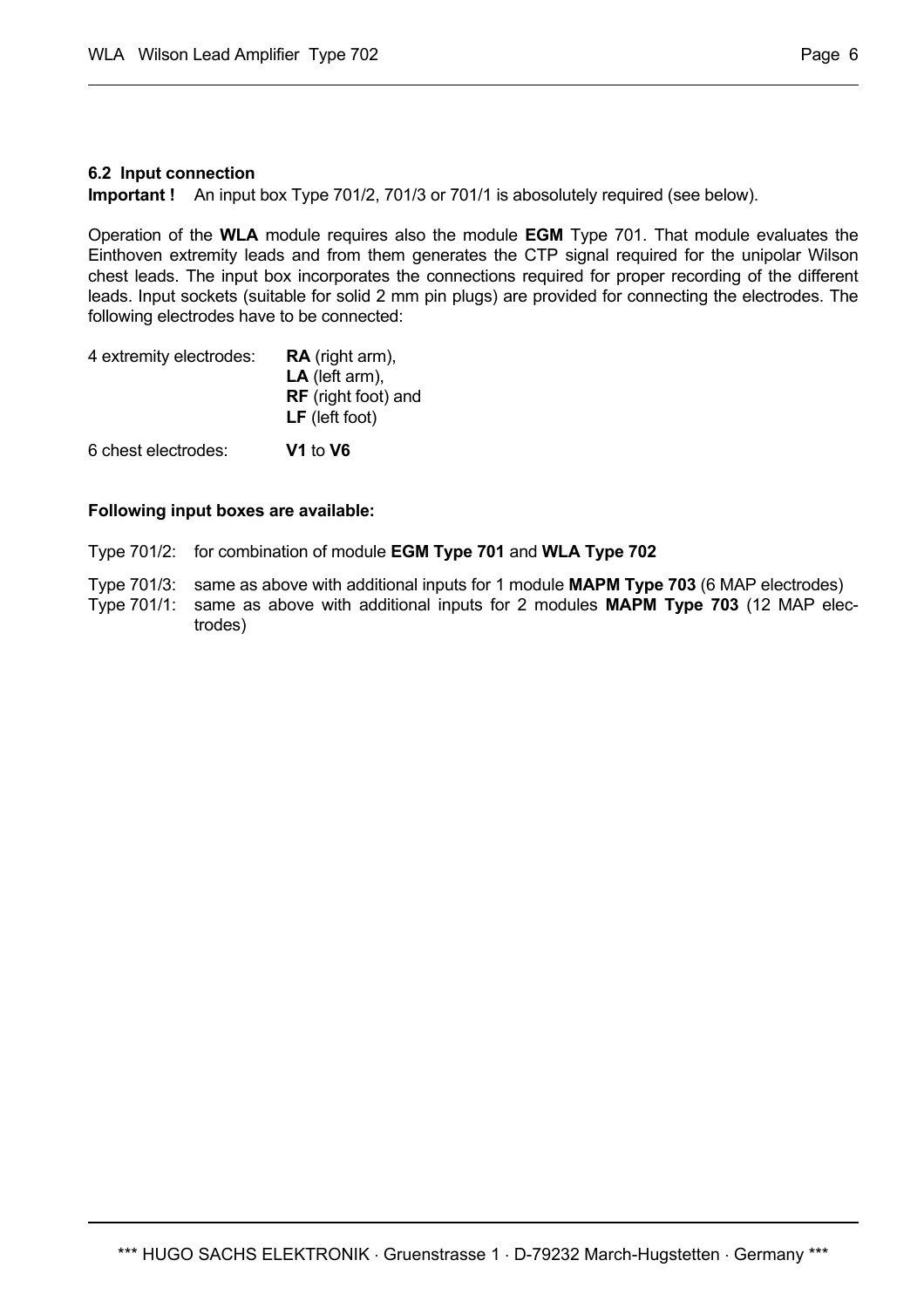#### **7. Description of the controls**

The item numbers in the descriptions below refer to 4.

- **(1)** Green LED. This lights up while the amplifier is switched on.
- **(2)** The "**QUICK START**" key serves to return the ECG signals quickly to the isoelectric line. This key has to be pressed for rapid "**zeroing**". The key acts simultaneously on all the leads.
- **(3)** Switch "**CAL 1 mV**". When set to "**ON**" a square-wave calibration signal with a frequency of 120 min- $1$  (2 Hz) and an amplitude of 1 mV is generated and superimposed on the input signal. With the input switched off (switch INPUT set to OFF) the output carries the pure calibration signal.

The calibration signal appears simultaneously on all leads.

The 1 mV amplitude is referred to the input and serves for evaluating the amplitude of the ECG signal. The calibration signal appears with different amplitudes depending on the selected gain setting (switch GAIN); at GAIN = 1000. output = 1 V; at GAIN = 500, output = 0.5 V; at GAIN = 2000, output = 2 V.

**(4)** Switch "**FILTER (Hz)**" "**(HIGH CUT OFF)**" is used to set the upper frequency limit. This filter permits some smoothing of the ECG signal. When selecting the filter setting, note that "excessive filtering" may reduce the amplitude of the steep parts of the trace (R-wave)!

The switch setting should therefore always be selected from the top downwards, i.e. always start with 500 Hz, then switch to the lower steps (200 Hz - 100 Hz) and observe the amplitude (height of the R-wave). With excessive filtering the amplitude of the R-wave is reduced and the trace is no longer true.

The filter acts simultaneously on all leads.

- **(5)** Switch "**GAIN x1000**". This switch selects the amplification for all leads simultaneously. The actual gain is obtained by multiplying the selected switch position by 1000: at "0.5" the gain is then x500, at "1" it is x1000, and at "2" it is x2000.
- **(6)** Switch "INPUT". Using this switch all signal inputs can be simultaneously switched on (position ON) and switched off (position OFF). The setting of the switch does not affect the input impedances of the input circuit.
- **(7)** Input socket (RJ45), 8-way (for details see Section 0). The input circuit of the isolating amplifier has a floating input and can withstand voltages up to 200 V DC.





**Fig. 4**: Controls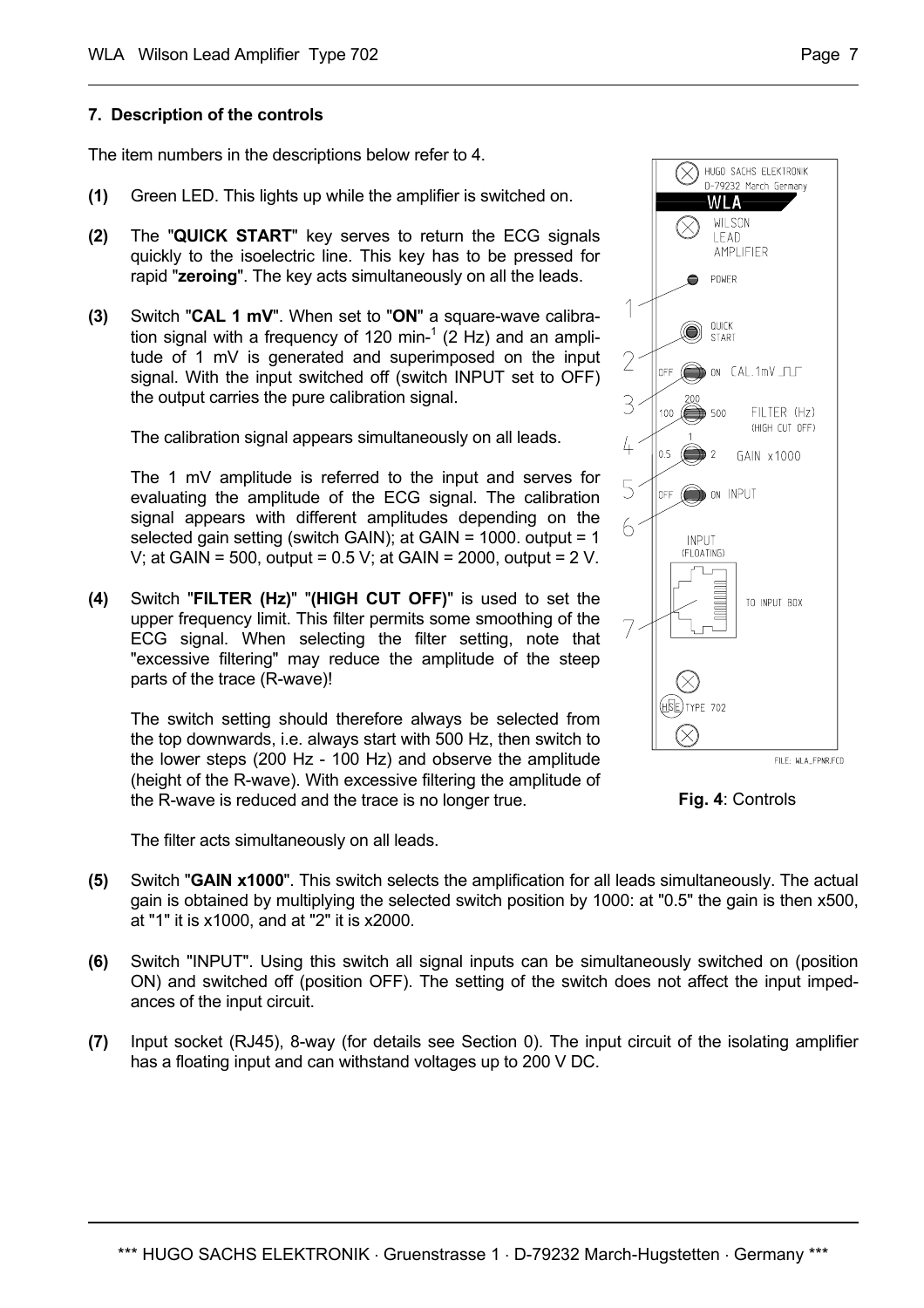#### **8. Frequent errors, causes and remedies**

**Error:** No output signal, although input cable is connected correctly.

**Cause**: Input switched off.

**Remedy**: Set switch "**INPUT**" to "**ON**".

**Error**: Signal amplitude very small. Deflection on recorder or screen barely visible.

**Cause**: Amplification "**GAIN**" too small.

**Remedy**: Increase amplification (switch "GAIN"). The recorder or monitor used may not have sufficient sensitivity.

# **Error:** Interference on the ECG signal through "mains hum" (superimposed 50 Hz interference).

- **Cause**: **-** Not all the 4 electrode leads are connected up.
	- **-** There is a source of 50 Hz interference close to the electrodes (mains cable, lamp etc.)
	- **-** Electrode resistances are too high.
- **Remedy**: **-** Check the electrode leads for proper connection to the electrodes.

 **-** Search for source of 50 Hz interference and remove it, or provide screening to prevent interference pick-up.

 **-** High electrode contact resistances enhance interference pick-up. Check electrode contact and improve if necessary.

- **Error:** R-wave not clearly defined but flattened.
- **Cause**: Excessive filtering, selected filter step is too low.
- **Remedy**: Set filter "**HIGH CUT OFF**" to 500 Hz and observe the recorder. Switch down to 200 Hz and 100 Hz and watch the shape of the R-wave. The R-wave must not change its height, otherwise the selected filter step is too strong.
	- **NOTE**: for representing the R-wave of an ECG signal at the correct amplitude the recorder must have a sufficiently high frequency limit (30 - 100 Hz). "Slow" potentiometric recorders, so-called laboratory recorders (usually with a width of 250 mm) are not suitable.
- **Error:** Output shows only square-wave signals.
- **Cause**: The Cal generator is still switched on and the input is switched off.
- **Remedy**: Set switch "**CAL. 1 mV**" to "**OFF**" and switch "**INPUT**" to "**ON**".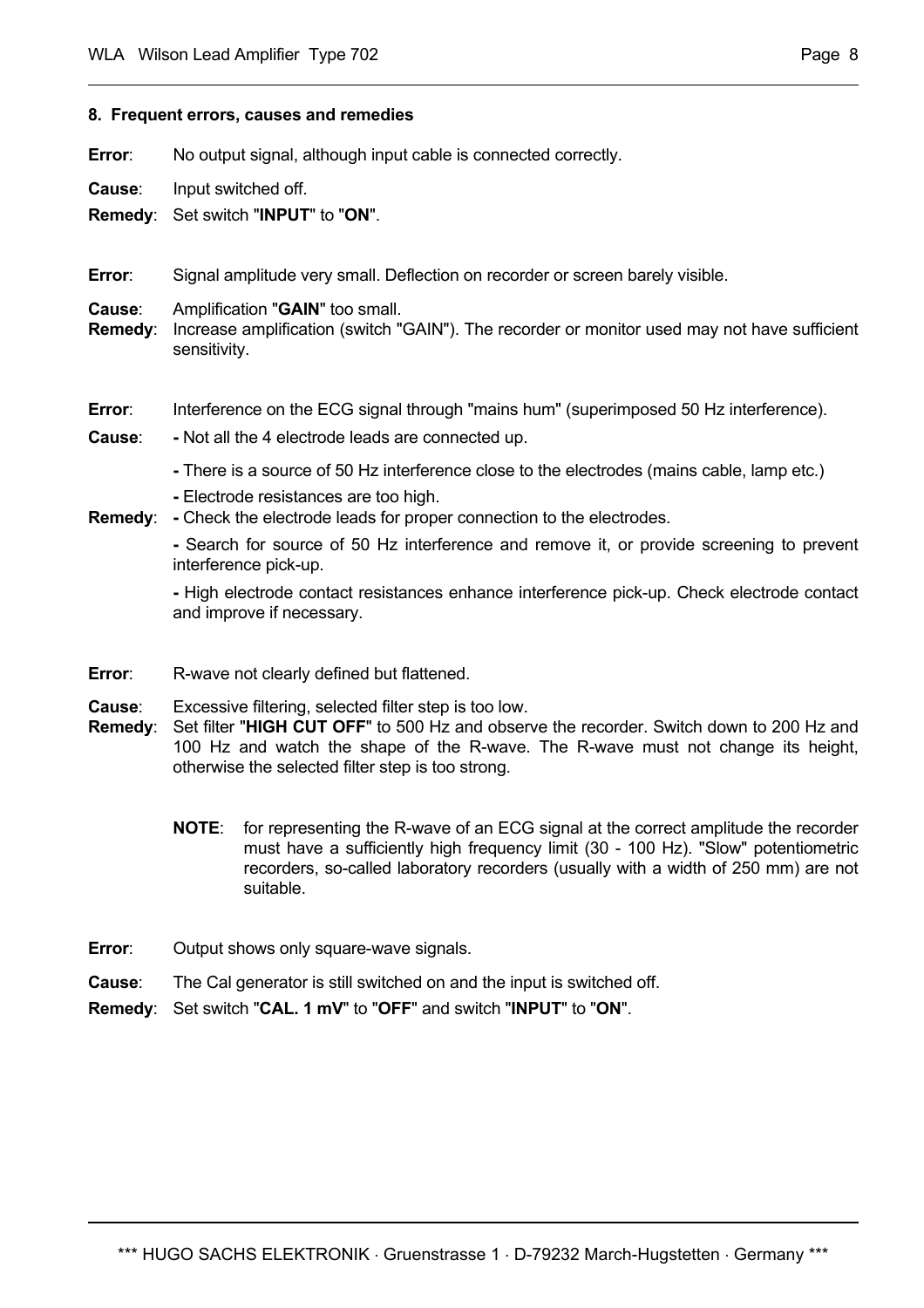### **9. Maintenance and cleaning**

The PLUGSYS modules do not readlly require any maintenance. The **WLA** module is supplied fully calibrated. Any contact with or modification of the electronic circuit invalidates the warranty and the product liability of the manufacturer.

The front panel can be cleaned if necessary with a slightly moistened (not wet!) cloth. Before cleaning, always pull out the mains supply plug to ensure operator safety!

No moisture must find its way into the unit and especially not into the switches and keys, since this leads to corrosion at the switch contacts resulting in faulty operation. In general the PLUGSYS housing should be protected against splash water and salt solutions as this may damage individual components and may cause a short-circuit!

# **10. Transport and storage**

In order to avoid transport damage when returning the unit to the factory, the PLUGSYS housing should be packed in a suitably large carton. (The carton should allow a spacing of about 10 cm all round to provide sufficient space for padding material, e.g. polystyrene, foam plastic or similar, to absorb any shocks.) When shipping an individual module it should also be protected by adequate padding and should first be enclosed in antistatic foil or envelope.

# **11. CE Conformity**

This product and accessories conform to the requirements of the Low-Voltage Guideline  $\epsilon$ 73/23/EWG as well as the EMC Directive 89/336/EWG and are accordingly marked with the CE symbol. For conformity with the standard it is essential that the details in these Instructions are strictly observed during operation.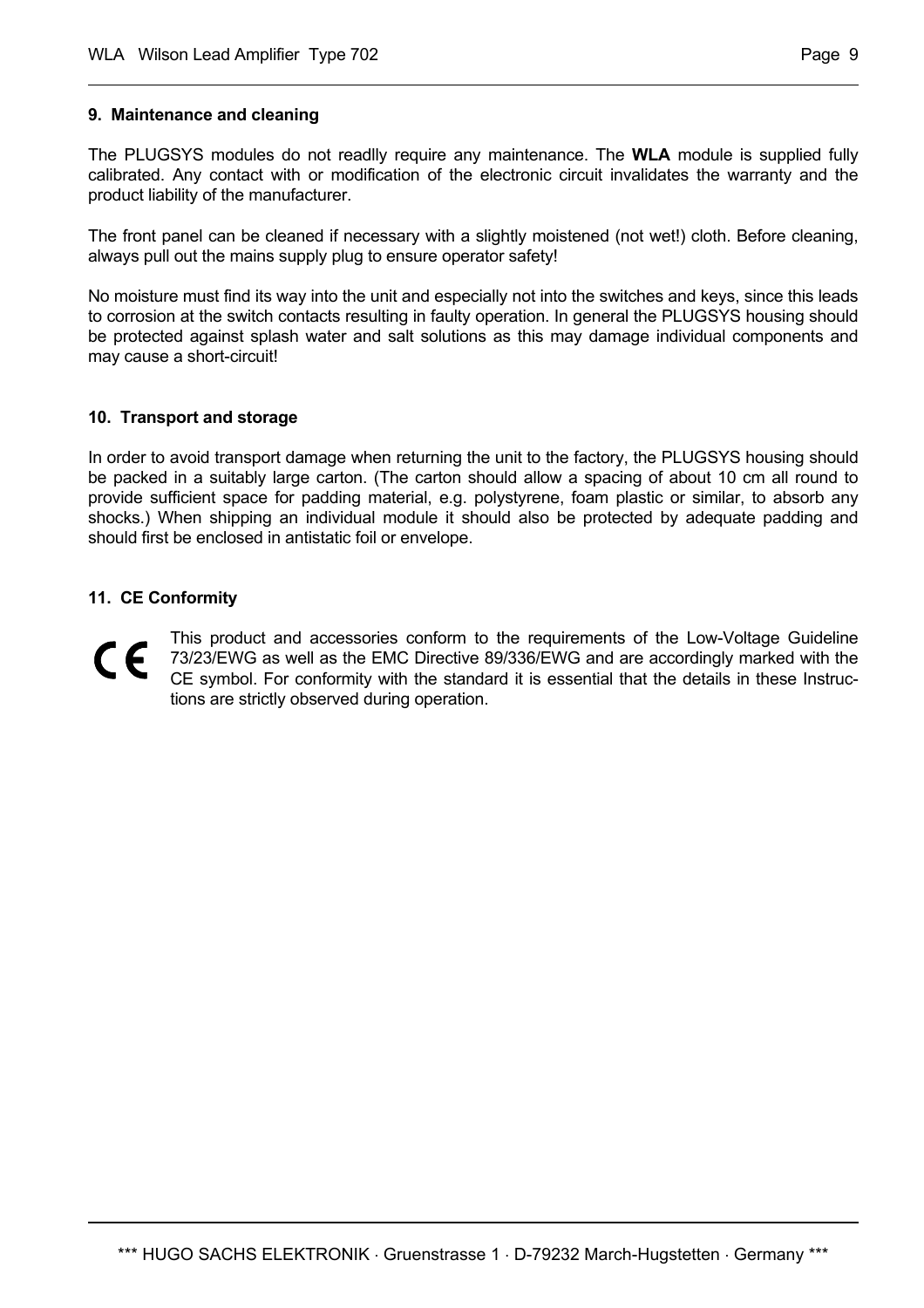# **12. Block diagram of the WLA module**



**Fig. 5**: Block diagram